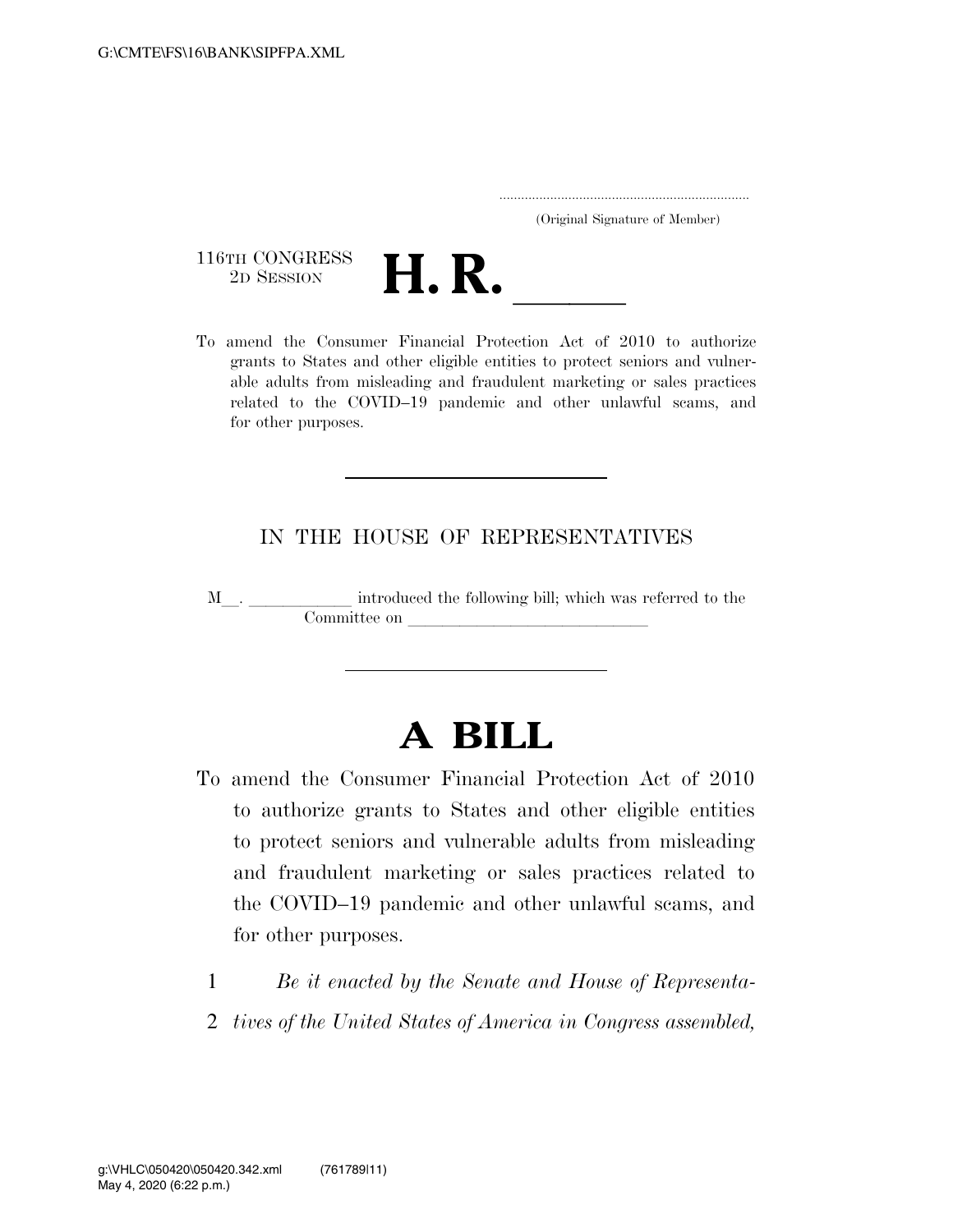$\mathfrak{D}$ 

## **SECTION 1. SHORT TITLE.**

 This Act may be cited as the ''Senior Investor Pan- demic and Fraud Protection Act'' or the ''Empowering States to Protect Seniors from Bad Actors Act''.

 **SEC. 2. PROTECTING SENIORS AND VULNERABLE ADULTS FROM MISLEADING AND FRAUDULENT MAR- KETING OR SALES PRACTICES RELATED TO THE PANDEMIC AND OTHER UNLAWFUL SCAMS.** 

 (a) IN GENERAL.—The Consumer Financial Protec- tion Act of 2010 (12 U.S.C. 5481 et seq.) is amended by inserting after section 1037 the following:

|    |  | 13 "SEC. 1038. PROTECTING SENIORS AND VULNERABLE |
|----|--|--------------------------------------------------|
| 14 |  | ADULTS FROM MISLEADING AND FRAUDU-               |
| 15 |  | LENT MARKETING OR SALES PRACTICES RE-            |
| 16 |  | LATED TO THE PANDEMIC AND OTHER UN-              |
| 17 |  | <b>LAWFUL SCAMS.</b>                             |

''(a) DEFINITIONS.—As used in this section—

19  $\frac{1}{2}$  (1) the term 'eligible entity' means—

 $\langle (A)$  a securities commission (or any agen- cy or office performing like functions) of a State that the Division determines has adopted rules or implemented standards on the appro- priate use of designations in the offer or sale of securities or the provision of investment advice 26 that meet or exceed the minimum requirements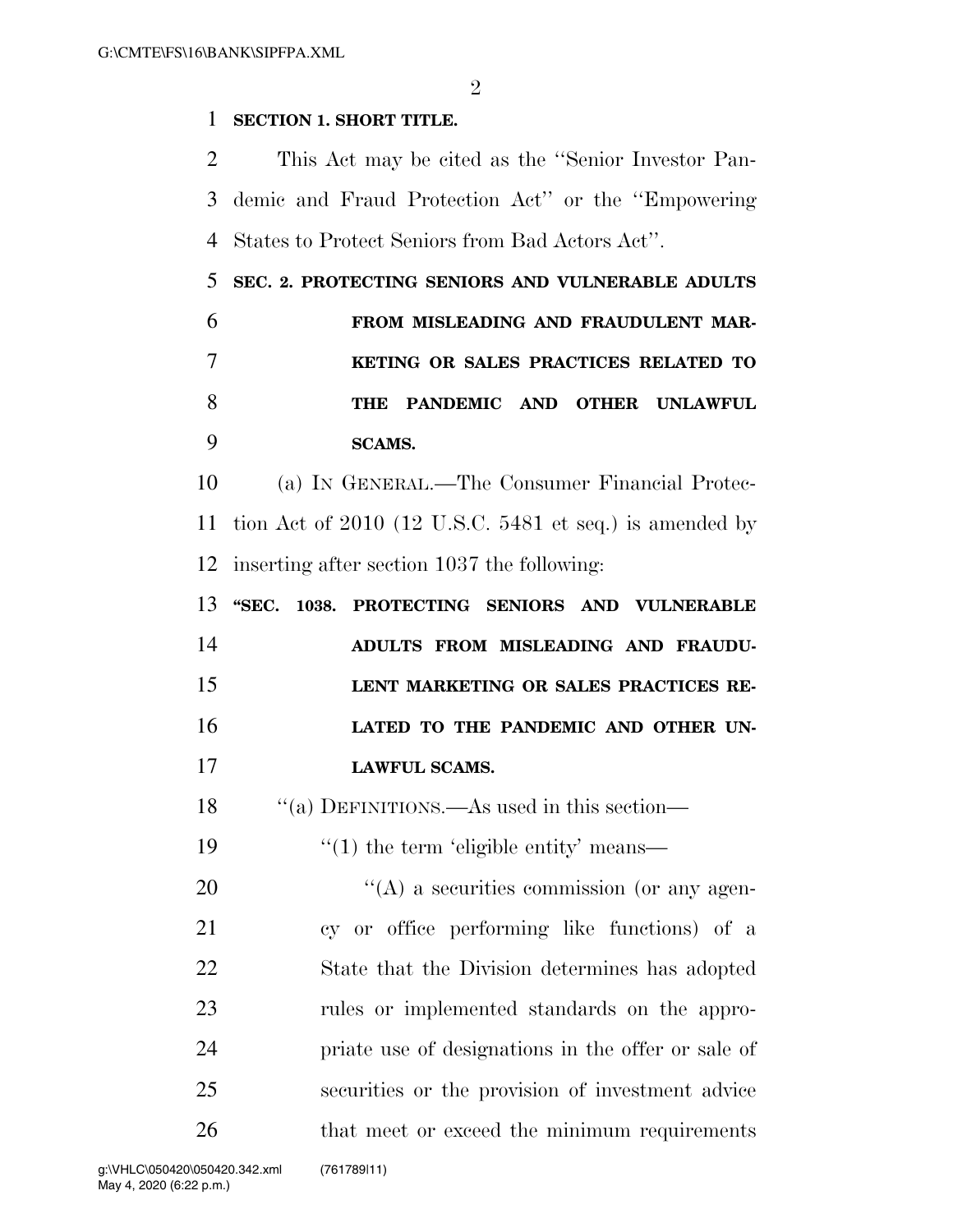of the NASAA Model Rule on the Use of Sen- ior-Specific Certifications and Professional Des-ignations (or any successor thereto);

 ''(B) an insurance commission (or any agency or office performing like functions) of any State that the Division determines has adopted rules or implemented standards on the appropriate use of designations in the sale of insurance products that, to the extent prac- ticable, conform to the minimum requirements of the National Association of Insurance Com- missioners' Model Regulation on the Use of Senior-Specific Certifications and Professional Designations in the Sale of Life Insurance and Annuities (or any successor thereto); and

16  $\lq\lq$  (C) a consumer protection agency of a State—

18  $"(i)$  if—

 $\frac{1}{2}$  a securities commission (or any agency or office performing like functions) of the State is described 22 under subparagraph (A); or 23 ''(II) is an insurance commission (or any agency or office performing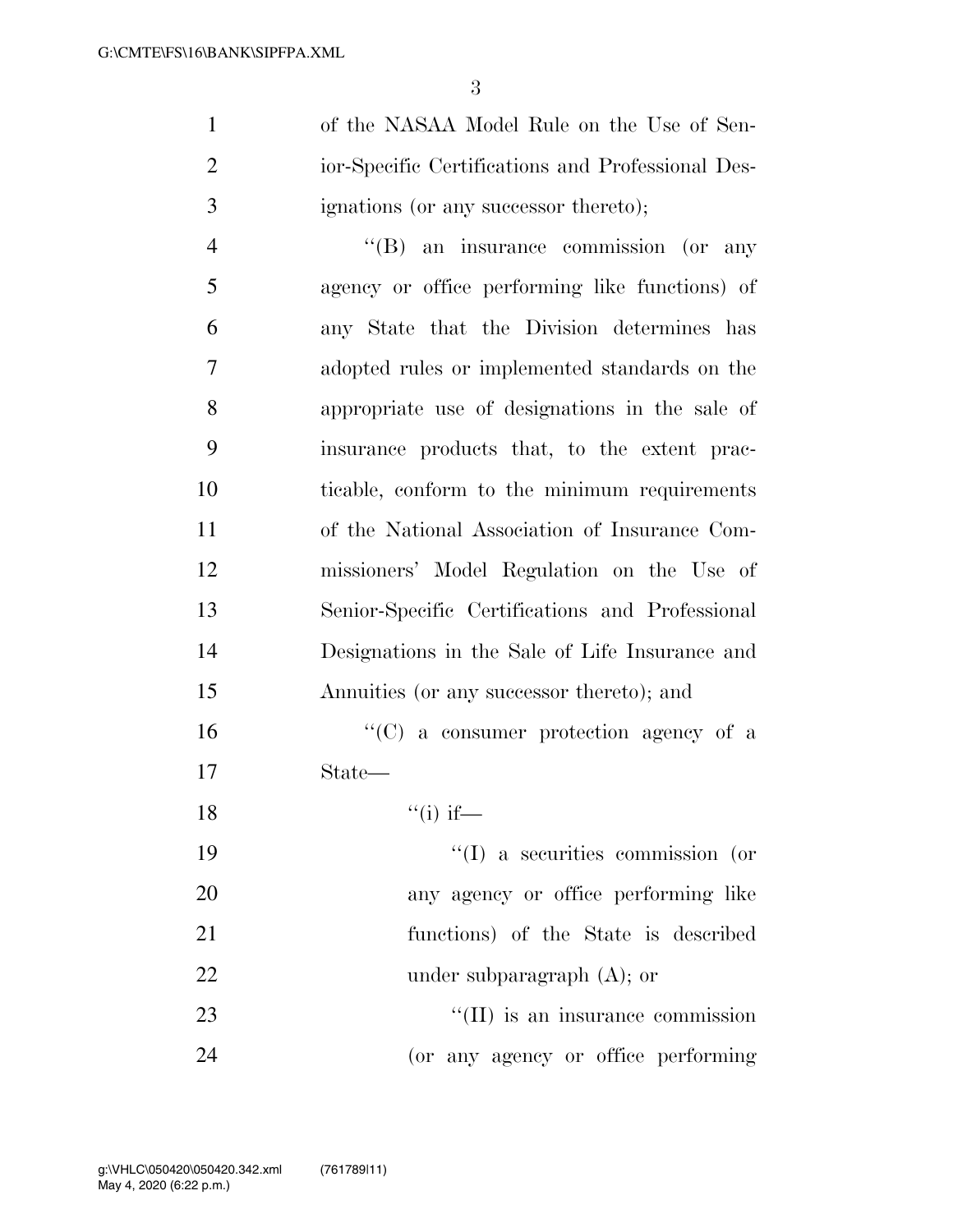| $\mathbf{1}$   | like functions) of the State is de-                     |
|----------------|---------------------------------------------------------|
| $\overline{2}$ | scribed under subparagraph (B); and                     |
| 3              | "(ii) such agency coordinates with a                    |
| $\overline{4}$ | securities commission described under sub-              |
| 5              | paragraph $(A)$ or an insurance commission              |
| 6              | described under subparagraph (B) on the                 |
| 7              | application described in subsection $(c)$ ;             |
| 8              | $(2)$ the term 'financial product' means a secu-        |
| 9              | rity, an insurance product (including an insurance      |
| 10             | product that pays a return, whether fixed or vari-      |
| 11             | able), a bank product, and a loan product;              |
| 12             | $\cdot\cdot\cdot(3)$ the term 'misleading designation'— |
| 13             | "(A) means a certification, professional                |
| 14             | designation, or other purported credential that         |
| 15             | indicates or implies that a salesperson or ad-          |
| 16             | viser has special certification or training in ad-      |
| 17             | vising or servicing seniors; and                        |
| 18             | "(B) does not include a certification, pro-             |
| 19             | fessional designation, license, or other creden-        |
| 20             | tial that—                                              |
| 21             | "(i) was issued by or obtained from                     |
| 22             | an academic institution having regional ac-             |
| 23             | creditation;                                            |
| 24             | "(ii) meets the standards for certifi-                  |
| 25             | cations and professional designations out-              |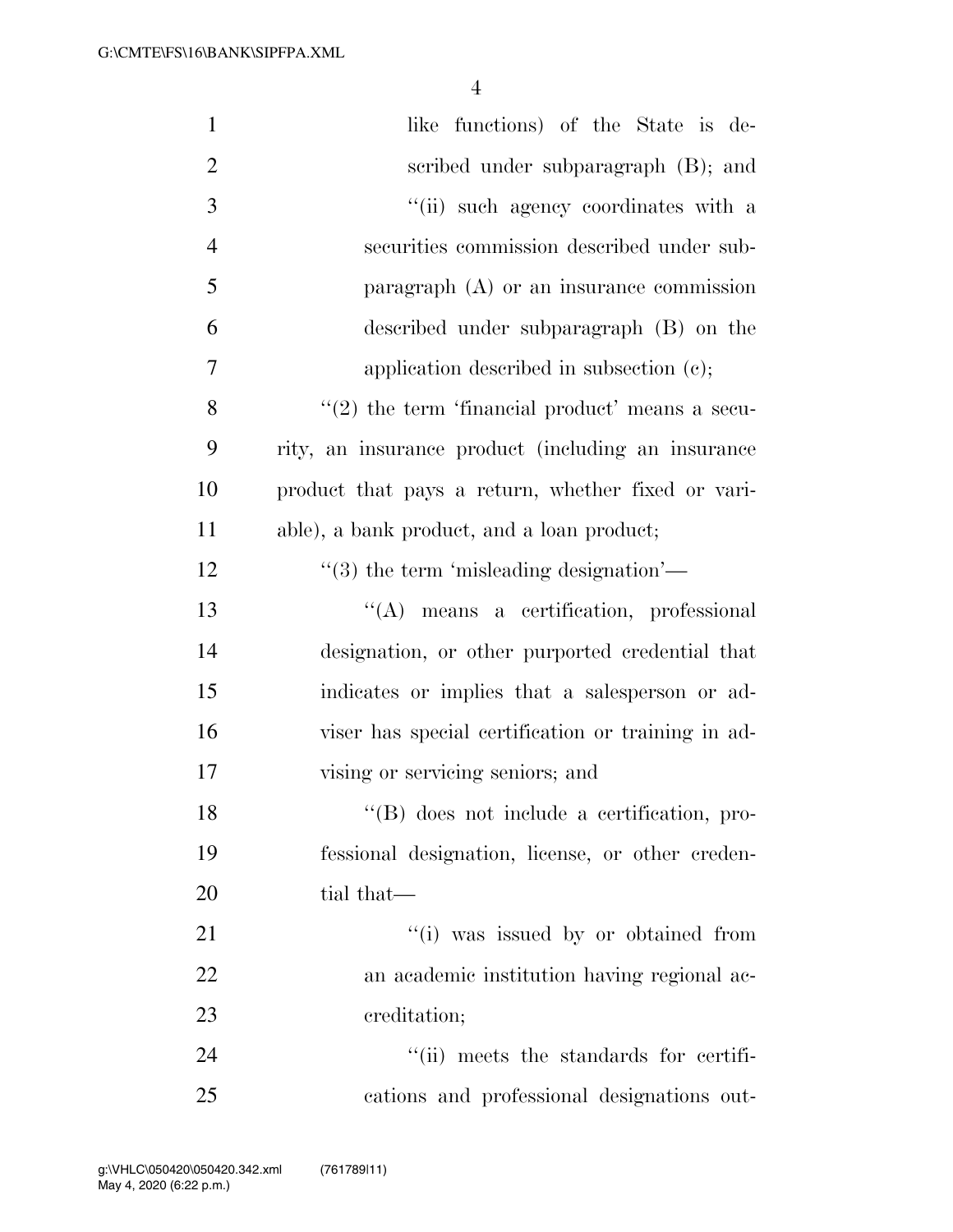| $\mathbf{1}$   | lined by the NASAA Model Rule on the                    |
|----------------|---------------------------------------------------------|
| $\overline{2}$ | Use of Senior-Specific Certifications and               |
| 3              | Professional Designations (or any suc-                  |
| $\overline{4}$ | cessor thereto) or by the Model Regula-                 |
| 5              | tions on the Use of Senior-Specific Certifi-            |
| 6              | cations and Professional Designations in                |
| $\overline{7}$ | the Sale of Life Insurance and Annuities,               |
| 8              | adopted by the National Association of In-              |
| 9              | surance Commissioners (or any successor                 |
| 10             | thereto); or                                            |
| 11             | "(iii) was issued by or obtained from                   |
| 12             | a State;                                                |
| 13             | $\lq(4)$ the term 'misleading or fraudulent mar-        |
| 14             | keting' means—                                          |
| 15             | $\lq\lq$ the use of a misleading designation or         |
| 16             | other sales or marketing practice illegal under         |
| 17             | State securities or insurance laws by a person          |
| 18             | that sells to or advises a senior or other vulner-      |
| 19             | able adult in connection with the sale of a fi-         |
| 20             | nancial product; or                                     |
| 21             | $\lq\lq (B)$ fraud or an attempt to defraud, as         |
| 22             | those terms are defined under applicable State          |
| 23             | and Federal law;                                        |
| 24             | $\cdot\cdot$ (5) the term 'Pandemic' means the Covid-19 |
| 25             | pandemic;                                               |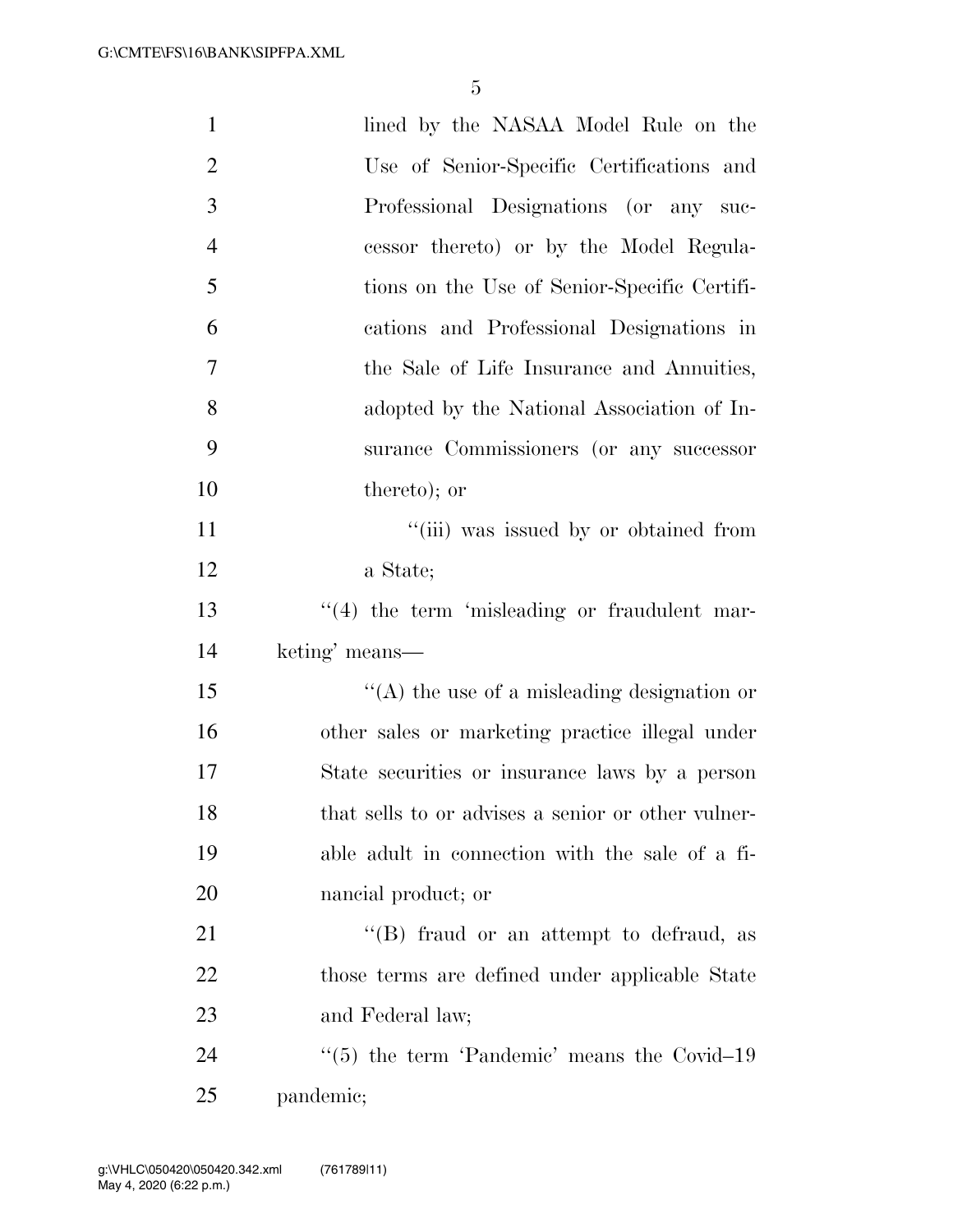| $\mathbf{1}$   | $``(6)$ the term 'NASAA' means the North Amer-                |
|----------------|---------------------------------------------------------------|
| $\overline{2}$ | ican Securities Administrators Association;                   |
| 3              | $\lq(7)$ the term 'Division' means the Consumer               |
| $\overline{4}$ | Education and Engagement Division of the Bureau;              |
| 5              | $\cdot\cdot$ (8) the term 'senior' means any individual who   |
| 6              | has attained the age of 62 years or older;                    |
| 7              | $\cdot\cdot\cdot(9)$ the term 'State' has the same meaning as |
| 8              | in section 3 of the Securities Exchange Act of 1934           |
| 9              | $(15 \text{ U.S.C. } 78c(a))$ ; and                           |
| 10             | $\cdot\cdot(10)$ the term 'vulnerable adult' means any in-    |
| 11             | dividual that an eligible entity judges to be at ele-         |
| 12             | vated risk to Pandemic-related frauds.                        |
| 13             | "(b) GRANTS TO STATES FOR ENHANCED PROTEC-                    |
| 14             | TION OF SENIORS AND VULNERABLE ADULTS.—The Divi-              |
| 15             | sion shall establish a program under which the Division       |
| 16             | shall make grants to States or eligible entities—             |
| 17             | $f'(1)$ to hire staff to identify, investigate, and           |
| 18             | prosecute (through civil, administrative, or criminal         |
| 19             | enforcement actions), cases involving misleading or           |
| 20             | fraudulent marketing, including those relating to the         |
| 21             | Pandemic;                                                     |
| 22             | $f'(2)$ to fund technology, equipment, and train-             |
| 23             | ing for regulators, prosecutors, and law enforcement          |
| 24             | officers, in order to identify salespersons and advis-        |
| 25             | ers who target seniors or vulnerable adults with mis-         |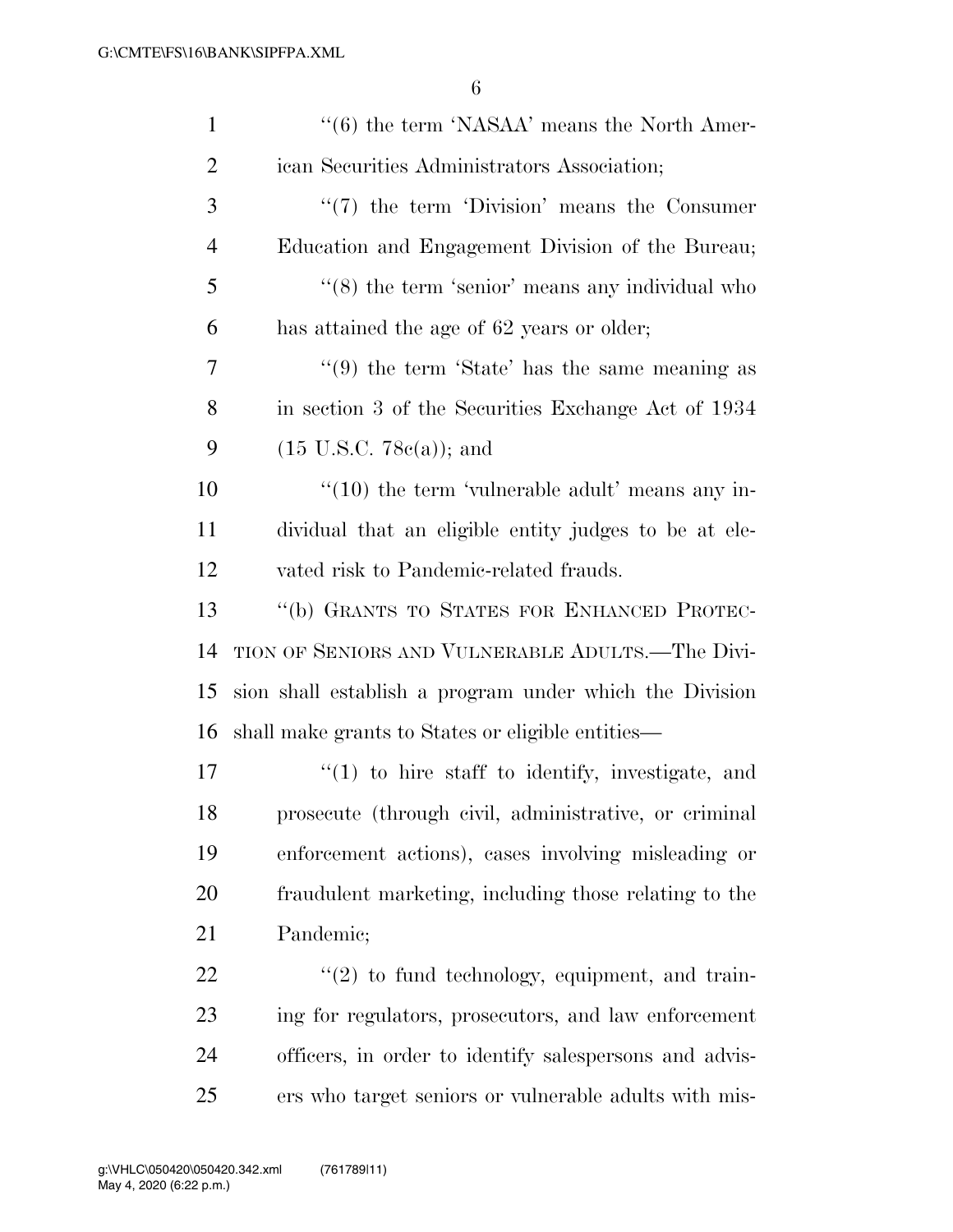| leading or fraudulent marketing, including those re- |
|------------------------------------------------------|
| lating to the Pandemic;                              |

3 ''(3) to fund technology, equipment, and train- ing for prosecutors to increase the successful pros- ecution of persons engaging in misleading or fraudu- lent marketing, including those relating to the Pan-demic;

8 ''(4) to provide educational materials and train- ing to regulators on the Pandemic and misleading or fraudulent marketing, including relating to the Pan-demic;

12 ''(5) to provide educational materials and train- ing to seniors and vulnerable adults to increase awareness and understanding of misleading or fraudulent marketing, particularly relating to the Pandemic;

 $\frac{17}{6}$  to develop comprehensive plans to combat misleading or fraudulent marketing of financial products to seniors and vulnerable adults, including relating to the Pandemic; and

21 ''(7) to make referrals to the Bureau, State consumer protection agencies, and other appropriate State and Federal law enforcement and regulatory agencies, as appropriate.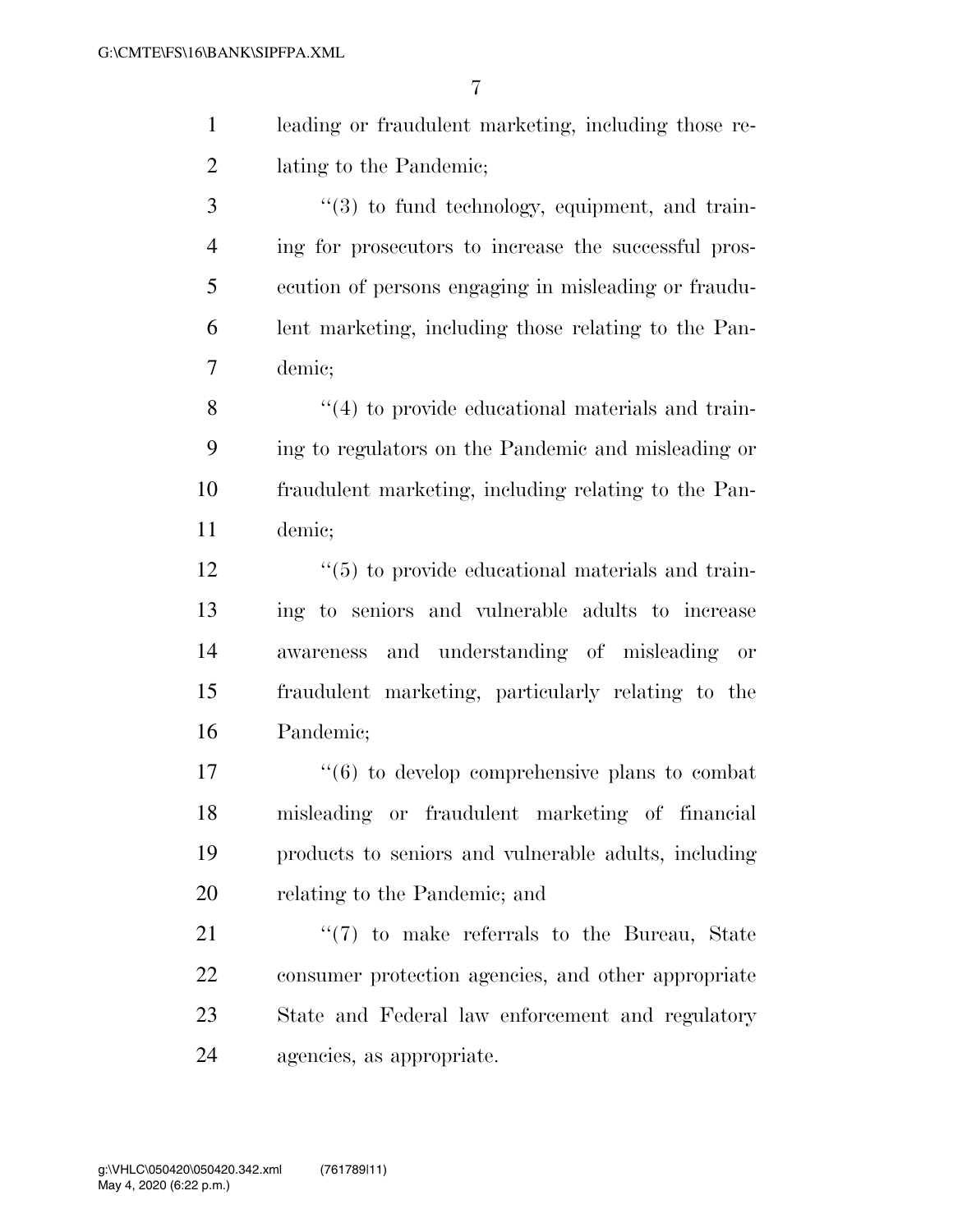| $\mathbf{1}$ | "(c) APPLICATION.—A State or eligible entity desir-               |
|--------------|-------------------------------------------------------------------|
| 2            | ing a grant under this section shall submit an application        |
| 3            | to the Division, in such form and in such a manner as             |
| 4            | the Division may determine, that includes—                        |
| 5            | $\cdot\cdot\cdot(1)$ a proposal for activities to protect seniors |
| 6            | and vulnerable adults from misleading or fraudulent               |
| 7            | marketing that are proposed to be funded using a                  |
| 8            | grant under this section, including—                              |
| 9            | $\lq\lq$ an identification of the scope of the                    |
| 10           | problem of misleading or fraudulent marketing                     |
| 11           | in the State;                                                     |
| 12           | $\lq\lq (B)$ a description of how the proposed ac-                |
| 13           | tivities would—                                                   |
| 14           | "(i) protect seniors or vulnerable                                |
| 15           | adults from misleading or fraudulent mar-                         |
| 16           | keting in the sale of financial products, in-                     |
| 17           | cluding those relating to the Pandemic;                           |
| 18           | "(ii) assist in the investigation and                             |
| 19           | prosecution of those engaged in misleading                        |
| 20           | or fraudulent marketing of financial prod-                        |
| 21           | ucts, including those relating to the Pan-                        |
| 22           | demic; and                                                        |
| 23           | "(iii) deter, discourage, or reduce                               |
| 24           | cases of misleading or fraudulent mar-                            |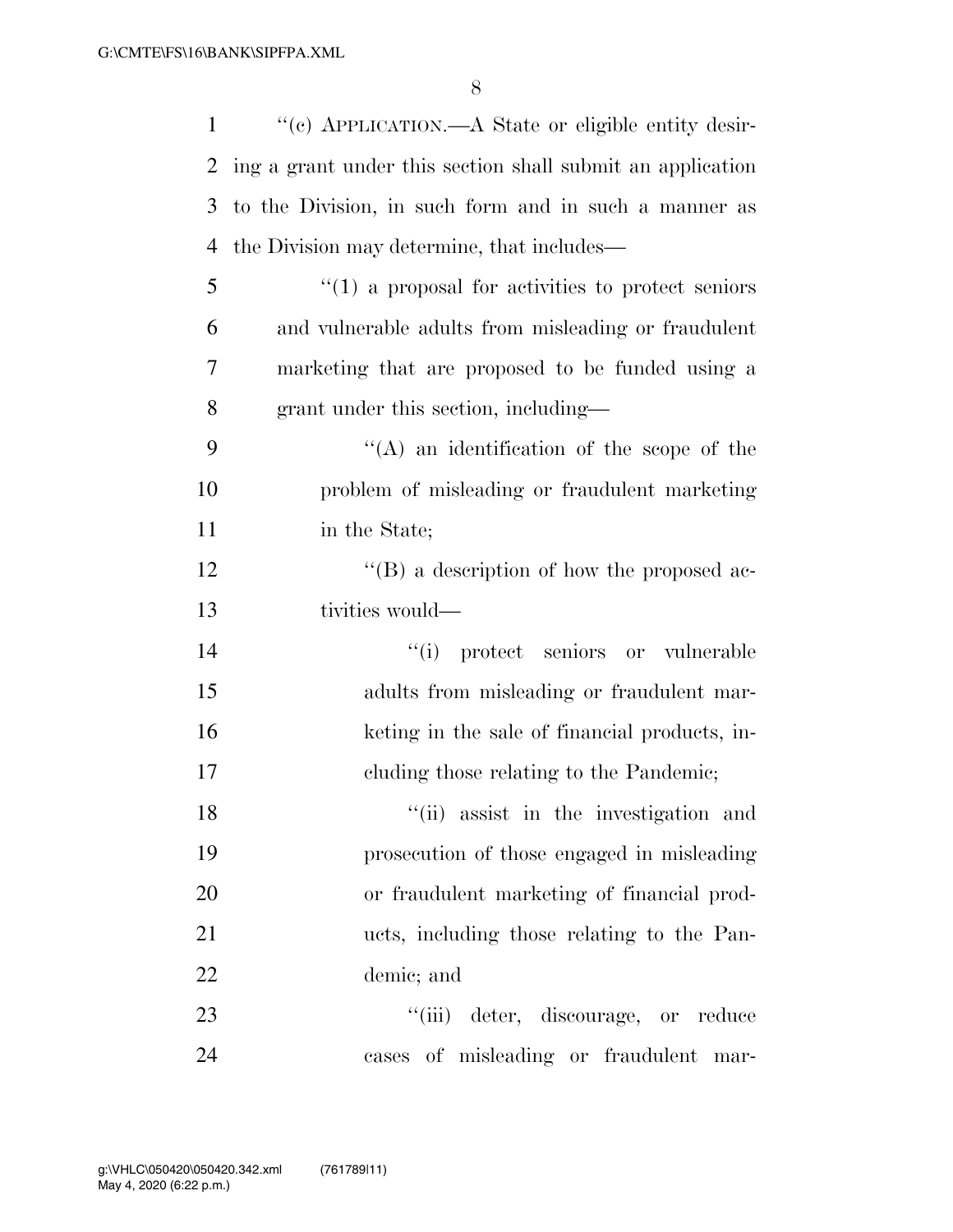| $\mathbf{1}$   | keting, including those relating to the Pan-                |
|----------------|-------------------------------------------------------------|
| $\overline{2}$ | demic; and                                                  |
| 3              | $\lq\lq$ (C) a description of how the proposed ac-          |
| $\overline{4}$ | tivities would be coordinated with other State              |
| 5              | efforts; and                                                |
| 6              | $\lq(2)$ any other information, as the Division de-         |
| 7              | termines is appropriate.                                    |
| 8              | "(d) PERFORMANCE OBJECTIVES AND REPORTING                   |
| 9              | REQUIREMENTS.—The Division may establish such per-          |
| 10             | formance objectives and reporting requirements for States   |
| 11             | and eligible entities receiving a grant under this section  |
| 12             | as the Division determines are necessary to carry out and   |
| 13             | assess the effectiveness of the program under this section. |
| 14             | "(e) GRANT AMOUNTS.—                                        |
| 15             | MAXIMUM AMOUNT<br>``(1)<br>FOR<br><b>RECIPIENTS</b>         |
| 16             | ADOPTING CERTAIN RULES.—The amount of a grant               |
| 17             | under this section may not exceed \$500,000 for each        |
| 18             | of 2 consecutive fiscal years, if the recipient is a        |
| 19             | State, or an eligible entity of a State, that—              |
| 20             | "(A) was or is currently the subject of a                   |
| 21             | declared state of emergency by a State or Fed-              |
| 22             | eral authority on the basis of the Pandemic;                |
| 23             | $\lq\lq (B)$<br>has adopted rules or implemented            |
| 24             | standards on the appropriate use of designa-                |
| 25             | tions in the offer or sale of securities or invest-         |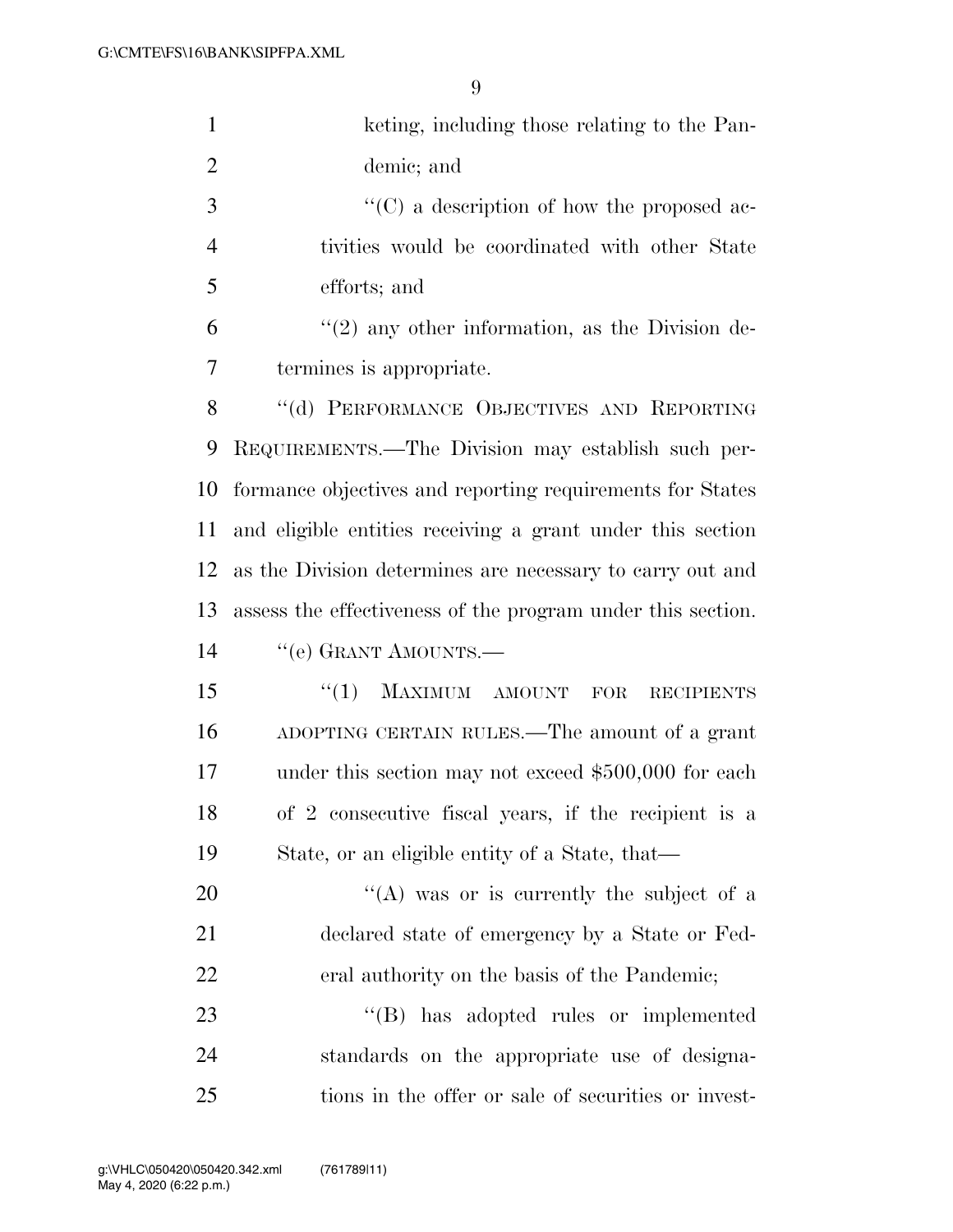ment advice that meet or exceed the minimum requirements of the NASAA Model Rule on the Use of Senior-Specific Certifications and Pro- fessional Designations (or any successor there-to); and

 ''(C) has adopted rules or implemented standards on the appropriate use of designa- tions in the sale of insurance products that, to the extent practicable, conform to the minimum requirements of the National Association of In- surance Commissioners' Model Regulation on the Use of Senior-Specific Certifications and Professional Designations in the Sale of Life Insurance and Annuities (or any successor thereto).

16 "(2) MAXIMUM AMOUNT FOR OTHER RECIPI-ENTS.—

18 "(A) IN GENERAL.—The amount of a grant under this section may not exceed 20 \$100,000 for each of 2 consecutive fiscal years, if the recipient is a State, or an eligible entity of a State that is not described under para-graph (1).

24 "(B) OPPORTUNITY TO ADOPT RULES.— Notwithstanding subparagraph (A), if a grant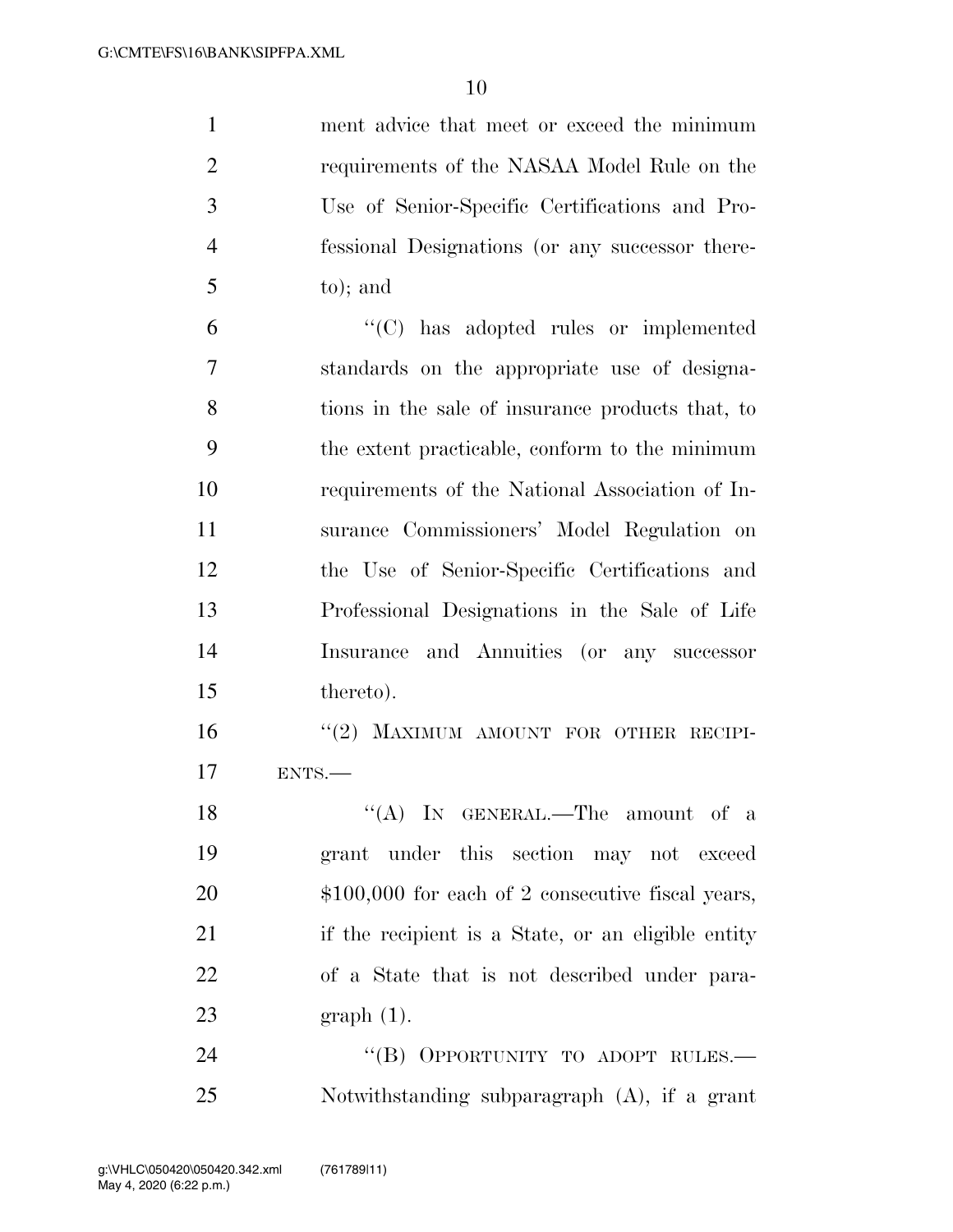recipient described under subparagraph (A) meets the criteria described under subpara- graphs (A) through (C) of paragraph (1) before the end of the 180-day period beginning on the date the recipient receives the grant, the recipi- ent may apply for an increase in the grant amount, up to the maximum amount described under paragraph (1).

 ''(f) SUBGRANTS.—A State or eligible entity that re- ceives a grant under this section may make a subgrant, as the State or eligible entity determines is necessary, to carry out the activities funded using a grant under this section.

 ''(g) ADMINISTRATIVE AND TECHNICAL ASSISTANCE FOR GRANTMAKING.—

 ''(1) IN GENERAL.—At the request of the Di- rector, any Executive agency (as defined in section 105 of title 5, United States Code) may detail 1 or more employees to the Bureau on a temporary basis for the purpose of providing technical and other as- sistance, expertise, or support to the Bureau for ad-ministering grants made under this section.

23  $\frac{1}{2}$  TERMS OF DETAIL.—With respect to any Federal employee detailed to the Bureau under paragraph (1)—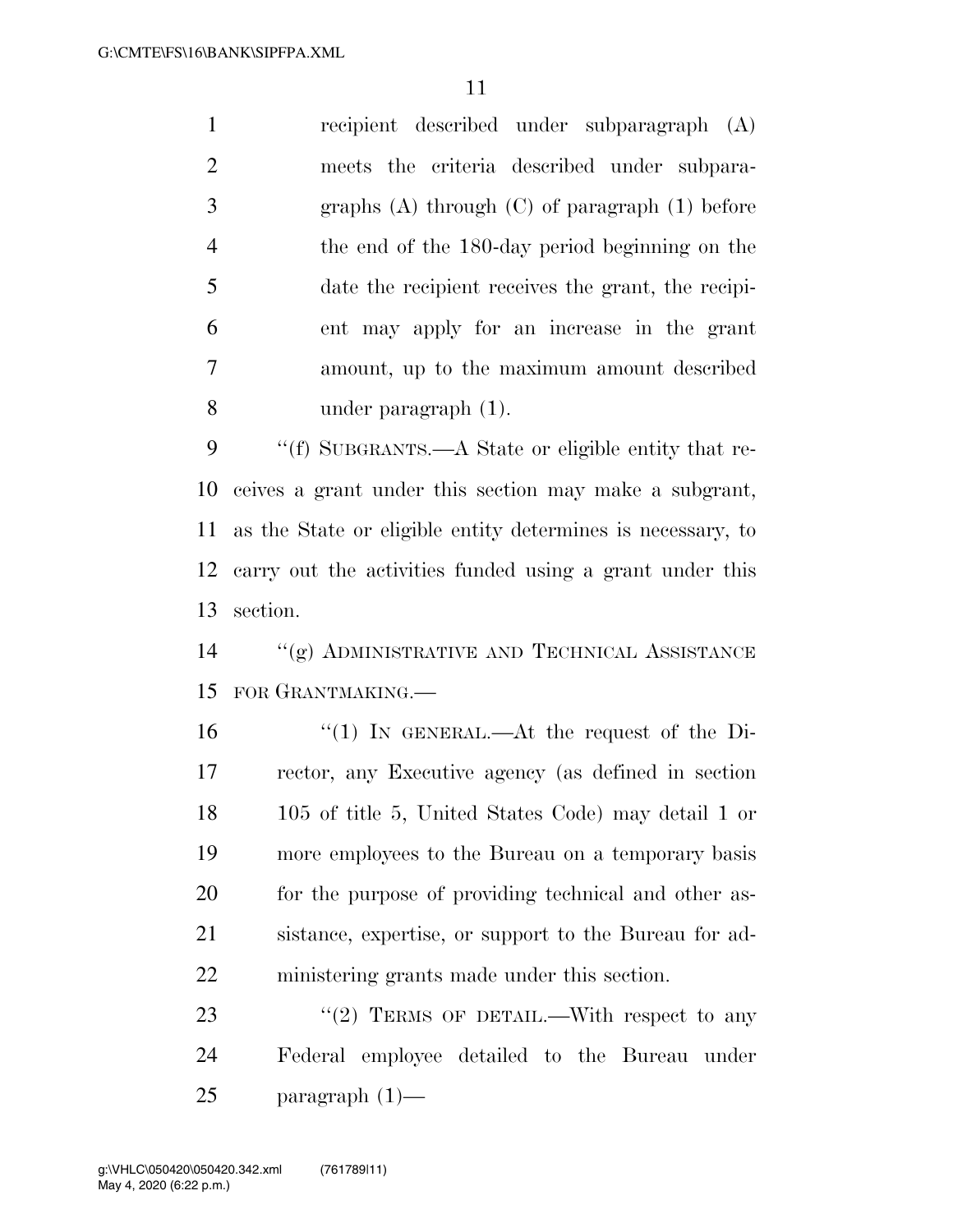1 ''(A) the detail shall be without interrup- tion or loss of civil service status or privilege; and 4 ''(B) the Bureau shall reimburse the Exec-utive agency for any costs incurred by the Exec-

utive agency relating to the detail described in

paragraph (1).

 ''(h) APPLICATION DATE.—The Bureau shall begin accepting applications under subsection (c) as soon as practicable, but in no case later than 6 months after the date of enactment of this section.''.

(b) FUNDING.—

13 (1) NON-APPLICABILITY OF FUNDING CAP.— Section 1017(a)(2) of the Consumer Financial Pro-15 tection Act of 2010 (12 U.S.C. 5497(a)(2)(A)) is amended by adding at the end the following:

17 "
(D) TREATMENT OF SENIOR PROTECTION GRANTS.—In calculating an amount transferred under subparagraph (A), such amount shall not include amounts transferred for purposes of making grants under section 1038.''.

 (2) RULE OF CONSTRUCTION.—Nothing in this Act shall be construed to prohibit the Consumer Education and Engagement Division of the Bureau of Consumer Financial Protection from using funds